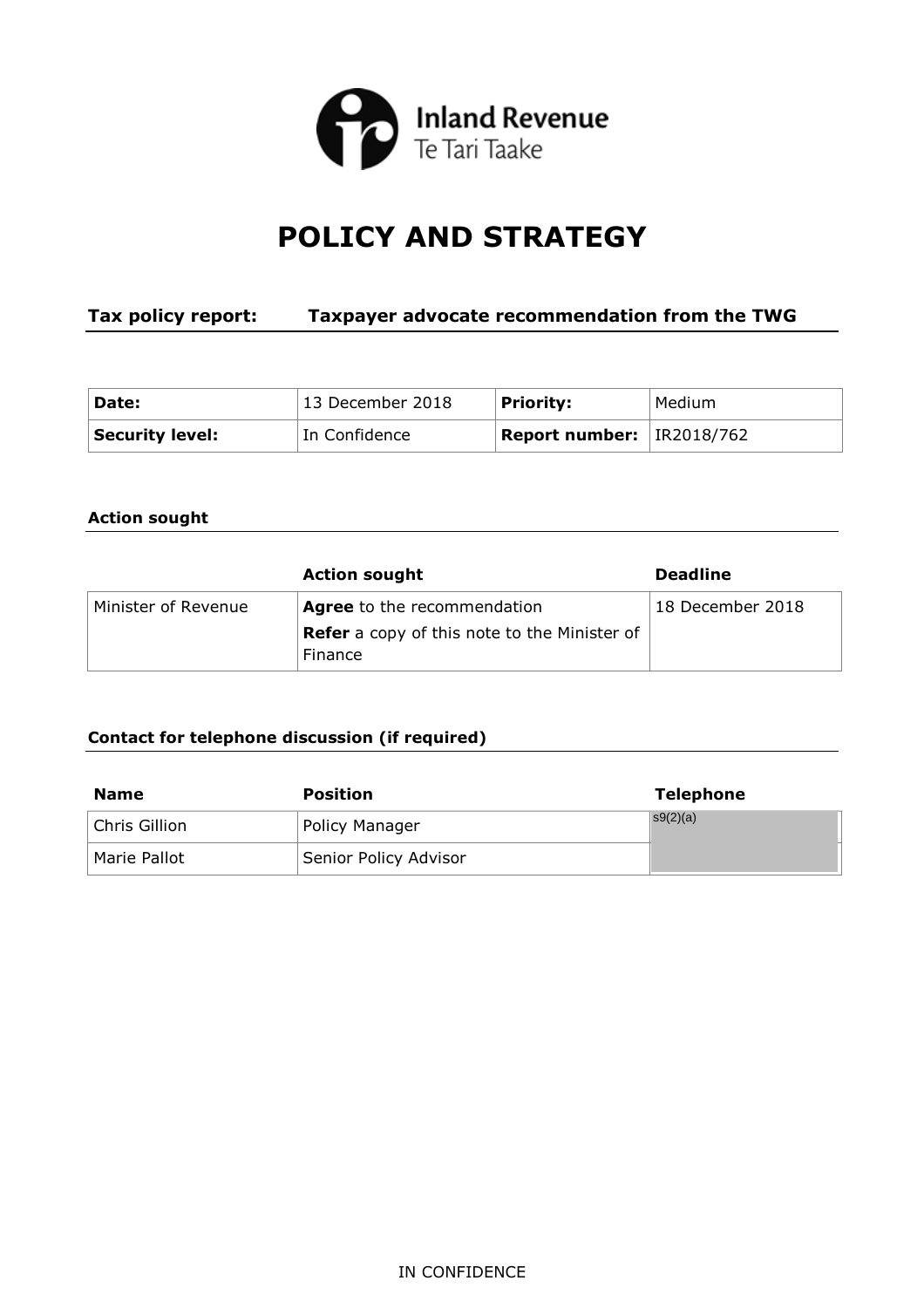#### 13 December 2018

#### Minister of Revenue

#### **Taxpayer advocate recommendation from the TWG**

#### **Purpose**

- 1. This note briefs you on the recommendation from the Tax Working Group (TWG) in their interim report to establish an independent taxpayer advocate service. It also provides further information about what Inland Revenue currently does for small and unrepresented taxpayers, and seeks direction from you as to how you would like the recommendation from the TWG to be progressed by officials.
- the assistance they might require in dealing with Inland Revenue, particularly in the 2. In their interim report, the TWG recommended the establishment of a taxpayer advocate service in response to a perceived concern about taxpayers not receiving formal disputes process. The TWG noted:

 service that would assist certain taxpayers – such as low-income earners, The Group has also considered a proposal to establish a taxpayer advocate small businesses and, individuals with English as a second language – in disputes with Inland Revenue. The advocate could play multiple roles, including the provision of advice, and facilitation and mediation services.

 support from Inland Revenue. The Group suggests the structure of a within Inland Revenue and report directly to the Minister of Revenue, rather than the Commissioner of Inland Revenue. The Group believes that a taxpayer advocate could play a valuable role in the fair resolution of tax disputes. The service would need to be functionally independent from Inland Revenue in order to serve as a credible advocate for the taxpayer in dispute, but it might be able to draw on back-office Departmental Agency would be most appropriate. It would be contained

 service to assist with the resolution of tax disputes. The Group is also The Group recommends that the Government establish a taxpayer advocate currently considering the merits of a truncated dispute resolution process for small disputes.

#### **Extent and nature of the problem**

- understanding of how the tax laws apply to their circumstances. 3. The New Zealand tax system is premised on voluntary compliance and selfassessment. In practice this means that taxpayers file tax returns based on their
- obligations is to provide a broad range of advice products. These are described 4. Inland Revenue's approach to supporting taxpayers in understanding their tax below. The formal disputes process (in the Tax Administration Act 1994) becomes relevant where taxpayers are unable to agree with Inland Revenue about the application of tax laws to their circumstances.
- 5. The extent and nature of the problem the TWG are seeking to address in their recommendation for an independent taxpayer advocate service is not immediately clear. Inland Revenue has received submissions noting that taxpayers are "burnt off" by the current formal disputes process because of the costs associated with it - largely the cost of obtaining external representation. This point was raised in a joint submission from the New Zealand Institute of Chartered Accountants (now Chartered Accountants Australia and New Zealand) and the New Zealand Law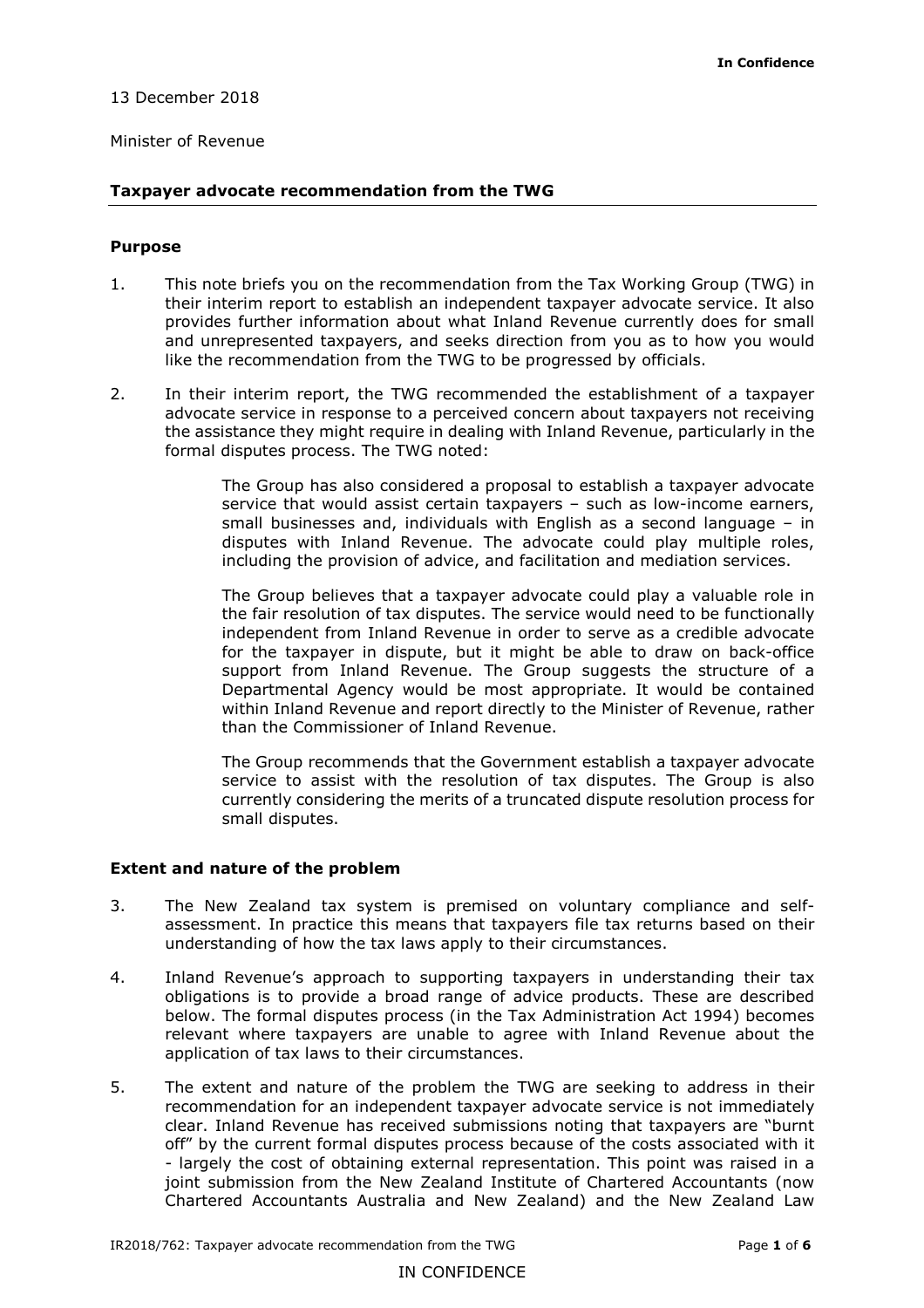Society to Inland Revenue in 2008. Following this submission and a discussion document, a number of operational changes were made to the formal disputes process. These changes are described in paragraphs 14 and 15.

### Advice and assistance for small and unrepresented<sup>1</sup> taxpayers

- 6. Inland Revenue provides a broad range of advice products. These range from general advice (eg booklets and guides) through to taxpayer-specific advice (eg advice from the call centre, written guidance or in person). In addition to this, Inland Revenue provides several other services to small business in particular and these are outlined in the appendix. All this advice is provided to small taxpayers without charge.
- are best placed to accurately self-assess. 7. One of the principles underpinning Inland Revenue's Business Transformation programme is that Inland Revenue should help taxpayers get things right from the start. This involves engaging with taxpayers at the right time to ensure taxpayers
- formal disputes process if earlier agreement between the taxpayer and Inland 8. Disputes generally arise when Inland Revenue is reviewing a taxpayer's tax returns and the department identifies positions taken in tax returns that are inconsistent with Inland Revenue's view of the law. These issues may become subject to the Revenue is not possible.
- Matters) Bill proposes that, starting 1 October 2019, the binding rulings regime will 9. As part of the Business Transformation policy work we noted that binding advice is difficult to obtain for small and unrepresented taxpayers, as the costs associated with obtaining a binding ruling from Inland Revenue can be quite significant. The Taxation (Annual Rates for 2018-19, Modernising Tax Administration, and Remedial be more accessible to small-to-medium sized taxpayers, through a cheaper, more straightforward process which will not necessarily require the involvement of someone with specialist tax expertise to help complete the application forms.

#### **The formal disputes process**

- and ensure any litigation was well prepared for. The formal disputes process ensures that there is full and frank communication between the parties in a structured way 10. The formal disputes process was introduced following the recommendations of the Richardson Committee in 1994. The purpose was to reduce the number of disputes by promoting an "all cards on the table" approach that would encourage the prompt and efficient resolution of tax disputes, promote early the identification of issues within statutory time limits.
- involved with the taxpayer's issue). 11. The formal disputes process is used as a last resort where taxpayers disagree with Inland Revenue about a substantive tax matter which cannot be resolved through the usual processes (ie in discussions with the relevant areas of Inland Revenue
- providing information about matters of process (which includes the recent updating adjudication phases. This is because of the potential conflict of interest involved. adjudication phases. This is because of the potential conflict of interest involved.<br>
1 Unrepresented in this context refers to a taxpayer that does not engage the services of an accountant or tax 12. Inland Revenue does not assist taxpayers with the formal disputes process beyond of the Inland Revenue website on disputes to make the process easier to understand) and the independent approaches adopted in the facilitation and

 are faced by an issue with Inland Revenue they need help with. advisor to help them manage issues that may arise with Inland Revenue. Measuring the number of unrepresented taxpayers is difficult as often taxpayers will only engage the services of an accountant or tax advisor when they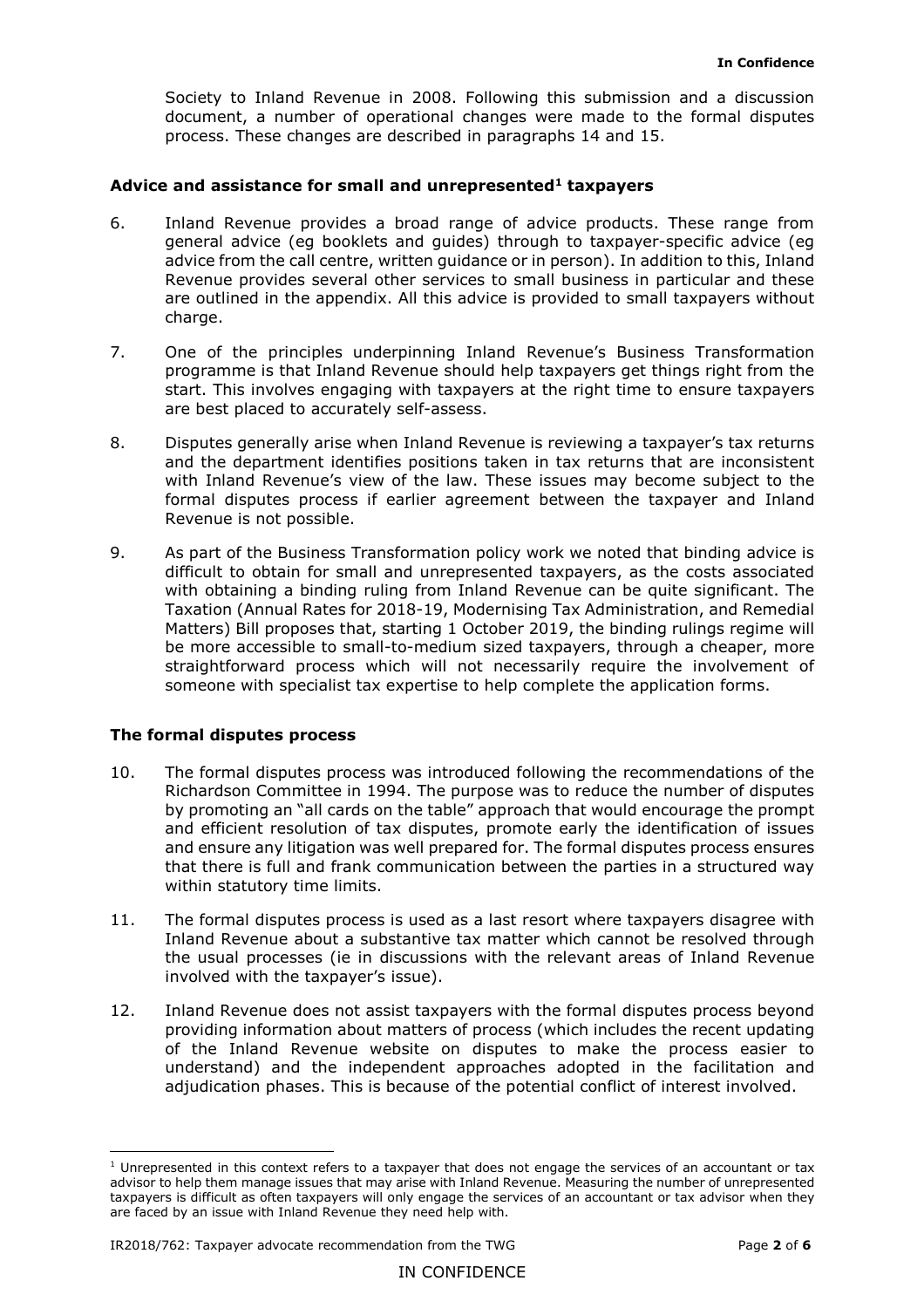- the facts and arguments relevant to their case. Inland Revenue reviews the case through its independent Adjudication function and the taxpayer is usually issued 13. The formal disputes process starts with a notice of proposed adjustment ("NOPA") and is followed by a notice of response ("NOR") and a facilitated conference, after which the respective parties issue their statements of position ("SOP") setting out with a reassessment if the review is in Inland Revenue's favour. The taxpayer can then start challenge proceedings in either the Taxation Review Authority (TRA) or the High Court.
- 14. Several enhancements were made to the formal disputes process in 2010, including the introduction of facilitators to the conference phase. Facilitators are experienced, independent Inland Revenue staff who have not been directly involved in the dispute. The facilitation process has been positively received.
- 15. The other main change in 2010 was to provide clear administrative guidance about where the Commissioner, to reduce compliance costs for taxpayers, would agree to involves tax of less than \$75,000. This means that for smaller disputes only one conference. After the conference, the taxpayer can choose to take the case to court. have a dispute "truncated" so that the full process did not need to be followed. Automatic agreement to truncation under the guidelines occurs when a dispute exchange of disputes documentation is required, followed by a facilitated
- requires identification of the facts and arguments to support understanding and 16. However, there is no easy answer to reducing costs associated with the formal disputes process for small and unrepresented taxpayers because it deliberately demands engagement between taxpayers and Inland Revenue. Further, the process resolution of the issue, and taxpayers will generally wish or need to be represented.
- process is quite low. On average over the past three years, the number of NOPAs than 500. 17. Statistically, we note that the number of cases that make it to the formal disputes issued was close to 500 per annum. The number of NOPAs reflects the fact that the Commissioner must issue a NOPA in order to reassess a taxpayer's self-assessment and that taxpayers who have failed to file a return (and accordingly have been issued with a default assessment by the Commissioner) must respond to the default assessment using the NOPA process. The number of cases that involve a dispute about how the law applies to a particular tax question is therefore considerably less
- possible challenge to the TRA or High Court. 18. Post the NOPA stage, approximately 75 percent of cases are resolved following the conference stage, and more through the later disputes stages, such that only 50 to 70 disputes a year proceed to the adjudication stage and become eligible for
- 19. A reason for a low number of cases subject to the formal disputes process could be because a significant number of cases can be resolved using other processes (such as Inland Revenue explaining the application of tax law or policy to the taxpayer's circumstances and/or the use of settlements). An underlying reason for this improved ability to resolve issues might be the risk-based audit approach adopted by Inland Revenue, meaning that Inland Revenue's resources are likely to be applied to more serious cases of non-compliance where the taxpayer's arguments are often weaker.

# **Response to the TWG's recommendation**

 20. At this stage we do not consider that there is a burning need for an independent taxpayer advocate service as recommended by the TWG. This is because we do not by the TWG. understand the extent to which such a service would resolve the problem perceived by the TWG.<br>IR2018/762: Taxpayer advocate recommendation from the TWG Page **3** of **6**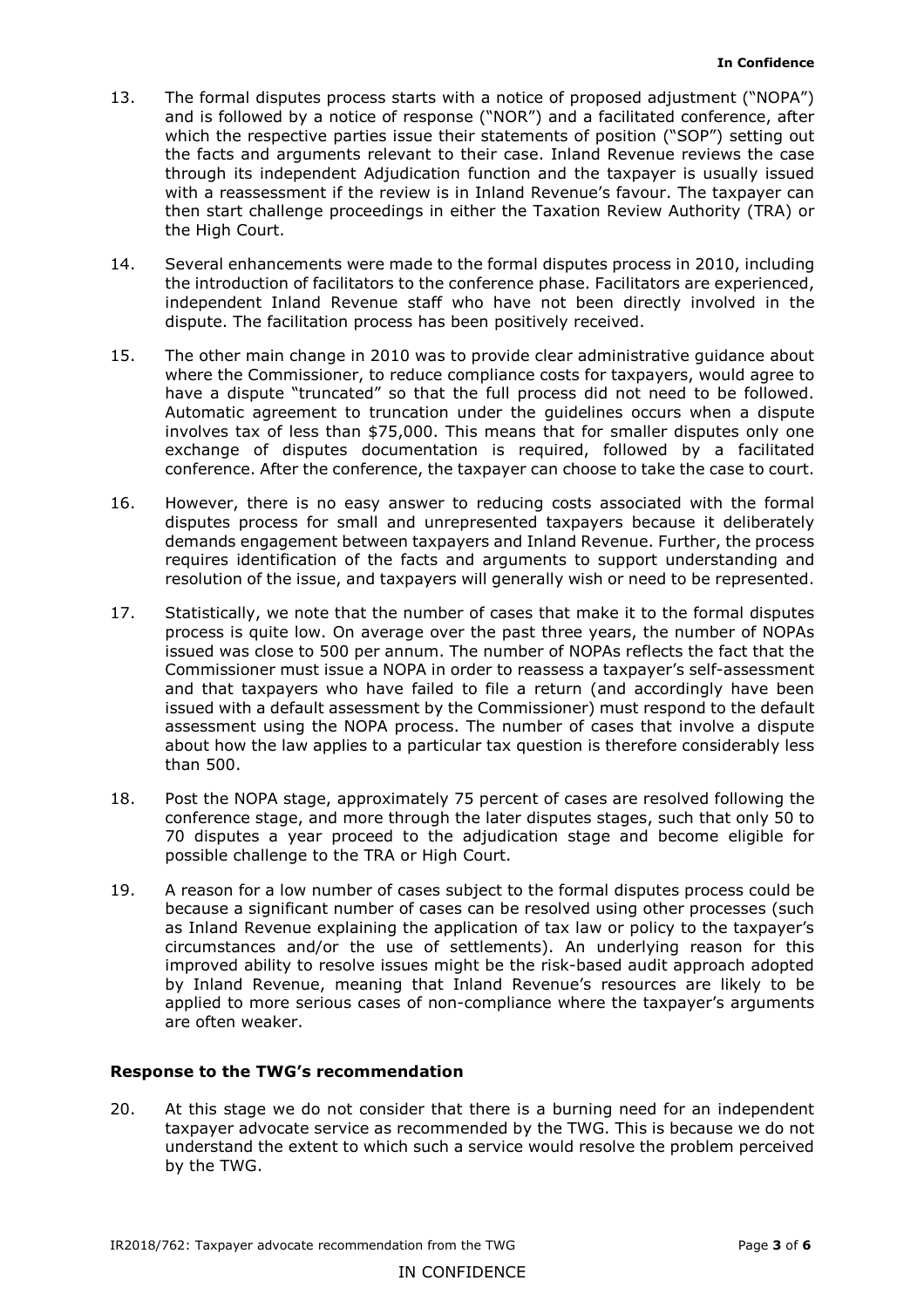- result in less disagreement over substantive tax issues. 21. Further, as Inland Revenue continues its Business Transformation programme, the way in which it supports and provides advice to taxpayers will change. For example, Inland Revenue's Customer and Compliance Services business groups are now centred around different customer segments (eg micro-business, small-to-medium sized business, significant enterprises). Structuring in this manner will help Inland Revenue better understand the different needs of the different customer segments, and will help Inland Revenue provide better-tailored advice products which should
- 22. If Ministers see merit in considering a taxpayer advocate service further we would suggest that officials begin consulting with stakeholders in the New Year to get a better sense of the main problem with the current processes.
- on a consultation plan. In this report we would give an undertaking of the size of 23. If Ministers want to pursue this approach, we would report to you early next year the job and what policy projects would need to be stopped or slowed down.

# **Fiscal implications**

24. Funding to establish a taxpayer advocate service has been sought as part of a broader budget bid from Inland Revenue. The amount sought is a placeholder at this stage due to the early stage of policy development and advice.

# **Consultation**

25. Treasury was consulted in developing this note.

# **Next steps**

undertake further work in this area. 26. We propose to discuss the contents of this note with you at the joint Ministers' meeting on 18 December 2018, and seek guidance as to whether officials should undertake further work in this area. IR2018/762: Taxpayer advocate recommendation from the TWG Page **4** of **<sup>6</sup>**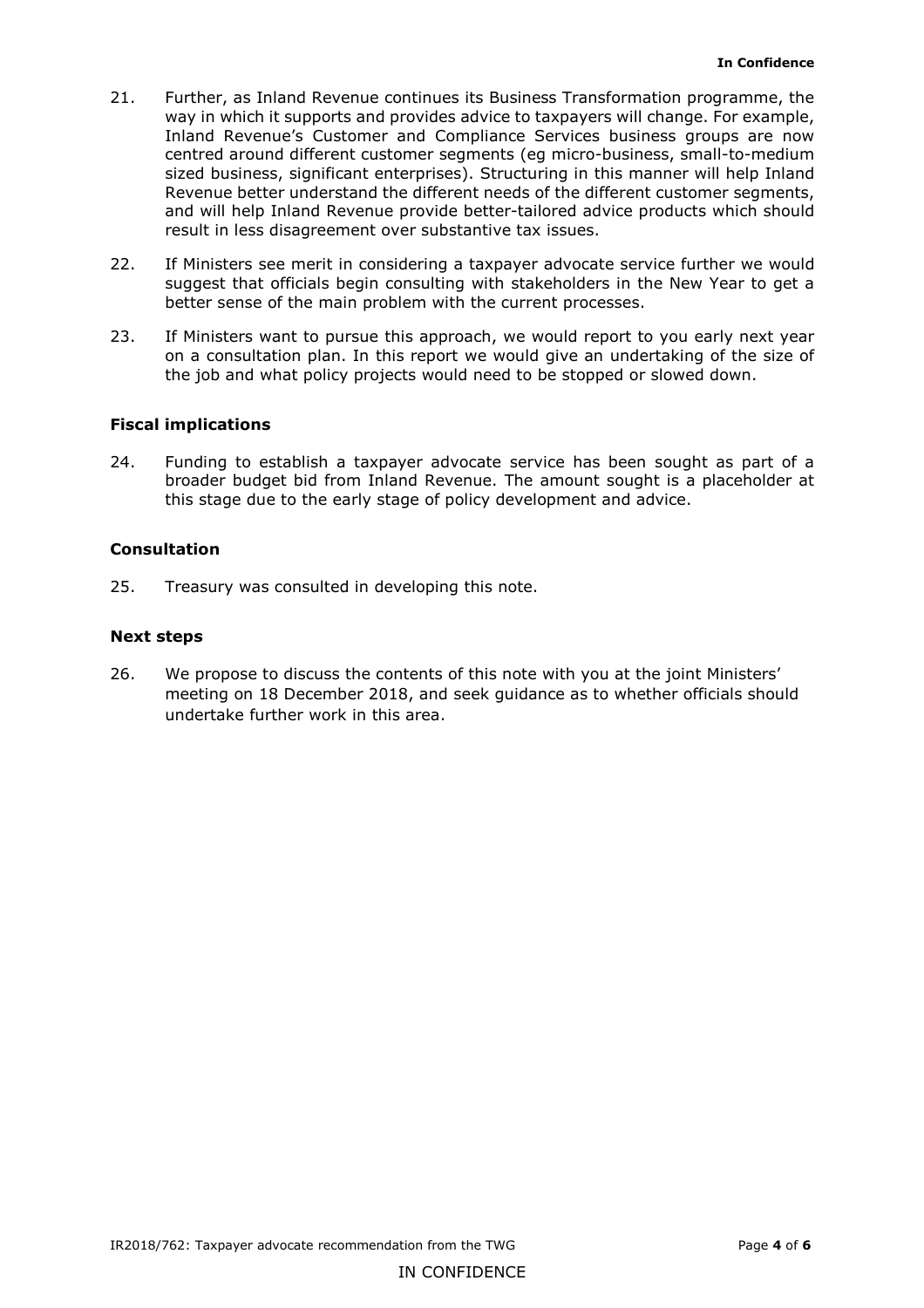#### **Recommended action**

We recommend that you:

**agree** to discuss the contents of this note with officials at the joint Ministers' meeting on 18 December 2018.

Agreed/Not agreed

**refer** a copy of this note to the Minister of Finance.

Referred

# **Chris Gillion**  Policy Manager Inland Revenue

 **Hon Stuart Nash**  Minister of Revenue / / 2018